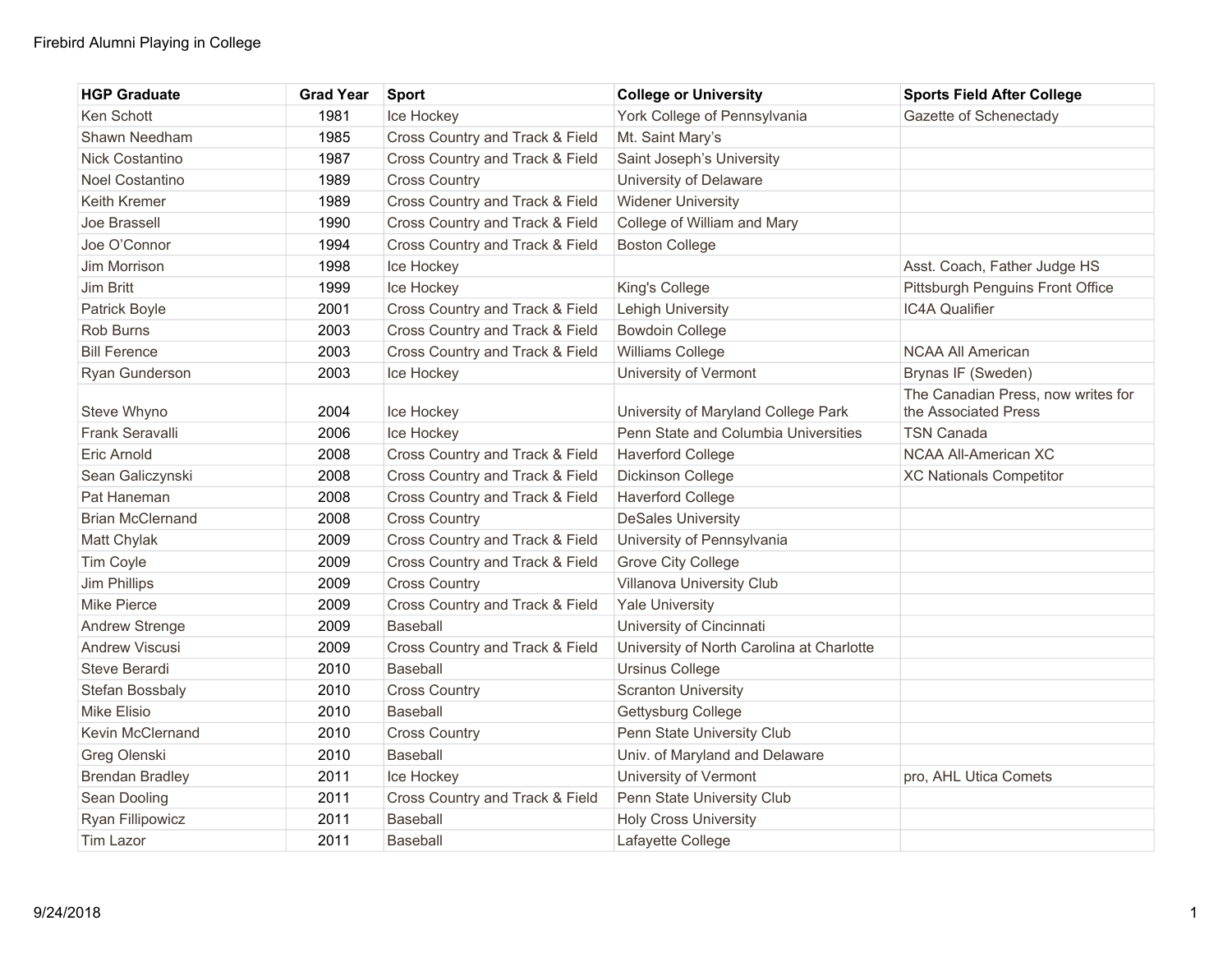| <b>HGP Graduate</b>     | <b>Grad Year</b> | <b>Sport</b>                    | <b>College or University</b>             | <b>Sports Field After College</b> |
|-------------------------|------------------|---------------------------------|------------------------------------------|-----------------------------------|
| Jim McDade              | 2011             | Baseball                        | Millersville University/San Diego Padres |                                   |
| Mike Spielberger        | 2011             | Cross Country and Track & Field | The Catholic University of America       |                                   |
| <b>Jeff Ainsley</b>     | 2012             | Track                           | <b>Haverford College</b>                 |                                   |
| <b>Nolan Davis</b>      | 2012             | Cross Country and Track & Field | <b>Ursinus College</b>                   |                                   |
| Vince Flood             | 2012             | Cross Country and Track & Field | <b>Ursinus College</b>                   |                                   |
| Thomas Heston           | 2012             | <b>Basketball</b>               | King's College                           |                                   |
| Michael Horgan          | 2012             | <b>Cross Country</b>            | Lehigh University Club                   |                                   |
| Ryan Horgan             | 2012             | Cross Country and Track & Field | <b>Wake Forest University</b>            |                                   |
| Zack Israel             | 2012             | Cross Country and Track & Field | <b>Cornell University</b>                |                                   |
| Tim Lasorko             | 2012             | Soccer                          | St. Joseph's University                  |                                   |
| Patrick Dilorio         | 2013             | <b>Track and Field</b>          | <b>Sacred Heart University</b>           | <b>Throws</b>                     |
| Colin O'Neill           | 2013             | Soccer                          | <b>Colgate University</b>                |                                   |
| Ryan Roth               | 2013             | Soccer                          | <b>Union College</b>                     |                                   |
| Evan Calvo              | 2014             | <b>Cross Country</b>            | The Catholic University of America Club  |                                   |
| <b>Daniel Connell</b>   | 2014             | <b>Cross Country</b>            | Georgetown University Club               |                                   |
| Matt Crawford           | 2014             | Soccer                          | St. Joseph's University                  |                                   |
| <b>Nick Elliott</b>     | 2014             | Crew                            | Duquesne University                      |                                   |
| <b>Tim French</b>       | 2014             | Soccer                          | <b>West Chester University</b>           |                                   |
| Peyton Jones            | 2014             | Ice Hockey                      | Penn State University                    |                                   |
| Christian Kardish       | 2014             | Crew                            | <b>Harvard University</b>                |                                   |
| <b>Kevin Kerr</b>       | 2014             | Ice Hockey                      | Penn State University                    |                                   |
| <b>Connor Muldowney</b> | 2014             | <b>Cross Country</b>            | George Washington University Club        |                                   |
| Ryan Ockford            | 2014             | Soccer                          | University of Nevada, Las Vegas          |                                   |
| <b>Andrew Prior</b>     | 2014             | Cross Country and Track & Field | Swarthmore College                       |                                   |
| Jack Seibert            | 2014             | <b>Baseball</b>                 | Gettysburg College                       |                                   |
| Dylan Simcik            | 2014             | Baseball                        | <b>Rider University</b>                  |                                   |
| Nick Bohatiuk           | 2015             | Ice Hockey                      | <b>Stevenson University</b>              |                                   |
| Tim Brennan             | 2015             | Baseball                        | Saint Joseph University (Texas Rangers)  |                                   |
| <b>Matthew Brown</b>    | 2015             | Cross Country and Track & Field | <b>Rider University</b>                  |                                   |
| Ben Decembrino          | 2015             | Baseball                        | Washington and Lee                       |                                   |
| <b>Patrick Dineen</b>   | 2015             | Cross Country and Track & Field | Fordham University                       |                                   |
| Luke Duris              | 2015             | <b>Baseball</b>                 | <b>Haverford College</b>                 |                                   |
| Michael Kirby           | 2015             | Soccer                          | <b>DeSales University</b>                |                                   |
| Dave Lawall             | 2015             | <b>Baseball</b>                 | University of Scranton                   |                                   |
| <b>Ryan Malloy</b>      | 2015             | Baseball                        | Lehigh University                        |                                   |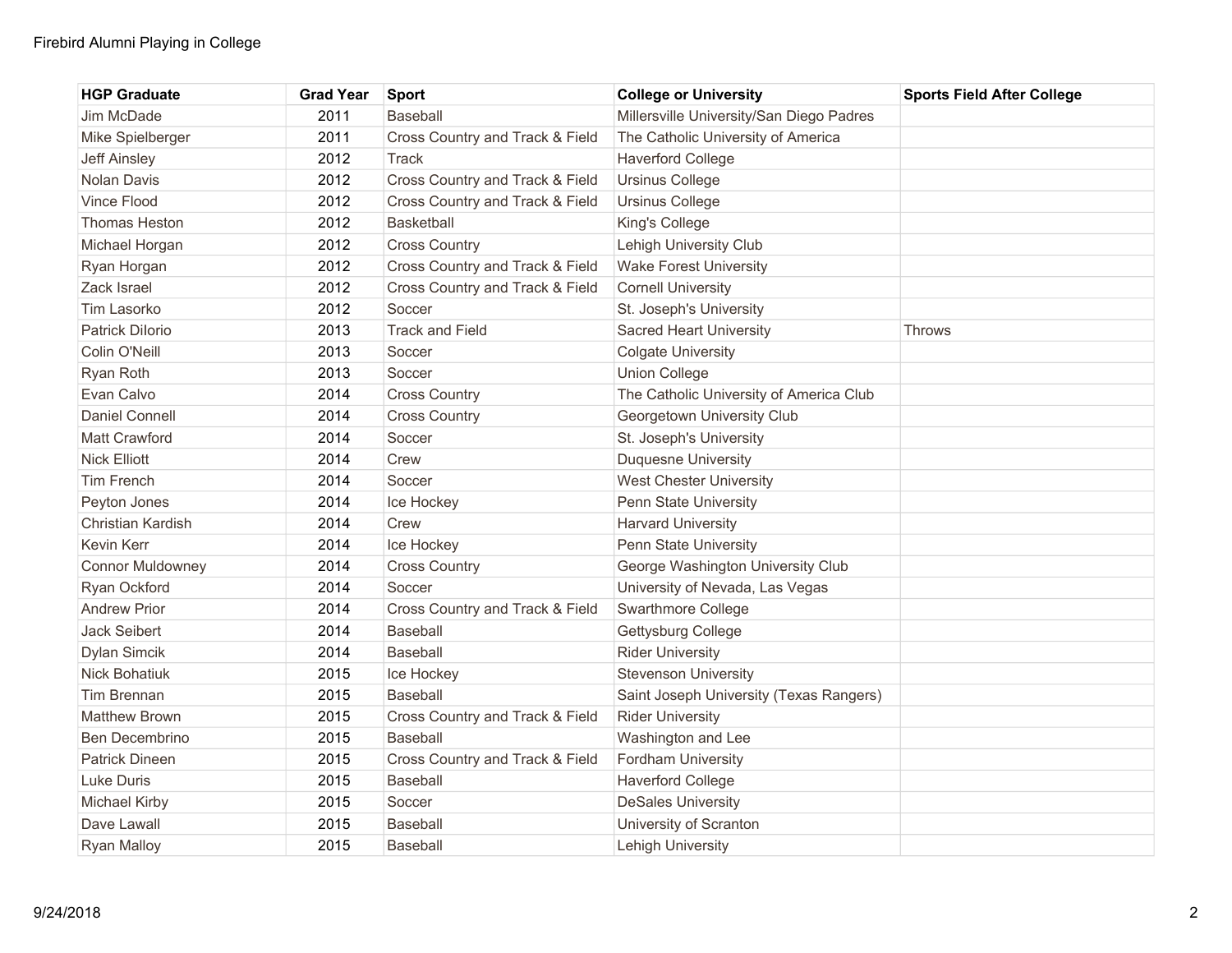| <b>HGP Graduate</b>     | <b>Grad Year</b> | <b>Sport</b>                    | <b>College or University</b>            | <b>Sports Field After College</b> |
|-------------------------|------------------|---------------------------------|-----------------------------------------|-----------------------------------|
| John "JP" McLoughlin    | 2015             | Cross Country and Track & Field | <b>Duquesne University</b>              |                                   |
| Nick Payesko            | 2015             | <b>Baseball</b>                 | <b>Rider University</b>                 |                                   |
| <b>Griffin Stauffer</b> | 2015             | <b>Cross Country</b>            | Penn State University Club              |                                   |
| Kyle Wojciechowski      | 2015             | <b>Cross Country</b>            | Lehigh University Club                  |                                   |
| Marco Bohatiuk          | 2016             | Ice Hockey                      | University of New England               |                                   |
| <b>Patrick Donahue</b>  | 2016             | Cross Country and Track & Field | Fordham University                      |                                   |
| Joe Fiorino             | 2016             | Ice Hockey                      | Southern New Hampshire University       |                                   |
| Nolan Jones             | 2016             | <b>Baseball</b>                 | Cleveland Indians (Drafted #55 Overall) |                                   |
| Teddy Kawoczka          | 2016             | Soccer                          | <b>Muhlenberg College</b>               |                                   |
| David Kersten           | 2016             | Track & Field                   | Penn State University Club              |                                   |
| Hayden Pratt            | 2016             | Soccer                          | <b>Holy Family University</b>           |                                   |
| <b>TJ Roberts</b>       | 2016             | Soccer                          | University of Rhode Island              |                                   |
| <b>Ricky Tyrrell</b>    | 2016             | Track & Field                   | American University Club                |                                   |
| Peyton Birch            | 2017             | <b>Baseball</b>                 | <b>Hofstra University</b>               |                                   |
| John McCrane            | 2017             | <b>Baseball</b>                 | University of the Sciences              |                                   |
| Grayson Bautz           | 2018             | Crew                            | College of the Holy Cross               |                                   |
| Brendan Eagen           | 2018             | Soccer                          | <b>Catholic University</b>              |                                   |
| <b>Connor Fife</b>      | 2018             | Soccer                          | Gettysburg College                      |                                   |
| Mark Jonathan Pabalan   | 2018             | Tennis                          | Stevens Institute of Technology         |                                   |
| <b>Matt Rueter</b>      | 2018             | Lacrosse                        | New Jersey Institute of Technology      |                                   |
| <b>Phil Rueter</b>      | 2018             | Lacrosse                        | Elizabethtown College                   |                                   |
| George Rusnak           | 2018             | Lacrosse                        | Siena College                           |                                   |
| <b>Mark Seibert</b>     | 2018             | <b>Baseball</b>                 | Gettysburg College                      |                                   |
| Mark Seibert            | 2018             | <b>Baseball</b>                 | Gettysburg College                      |                                   |
| <b>Brett Sternberg</b>  | 2018             | <b>Baseball</b>                 | <b>Rutgers University</b>               |                                   |
| <b>Brett Sternberg</b>  | 2018             | Baseball                        | <b>Rutgers University</b>               |                                   |
| Luke Verga              | 2018             | <b>Baseball</b>                 | <b>Ursinus College</b>                  |                                   |
| Luke Verga              | 2018             | <b>Baseball</b>                 | <b>Ursinus College</b>                  |                                   |
| Zac Vittorelli          | 2018             | Baseball                        | <b>DeSales University</b>               |                                   |
| Zach Vittorelli         | 2018             | <b>Baseball</b>                 | <b>DeSales University</b>               |                                   |
| Owen Yake               | 2018             | Lacrosse                        | Elizabethtown College                   |                                   |
| Colin Costello          | 2019             | <b>Baseball</b>                 | LaSalle University                      |                                   |
| John McNamee            | 2019             | <b>Baseball</b>                 | <b>Rider University</b>                 |                                   |
| Phil Stahl              | 2019             | <b>Baseball</b>                 | <b>Monmouth University</b>              |                                   |
| Ryan Staropoli          | 2019             | <b>Baseball</b>                 | Lehigh University                       |                                   |